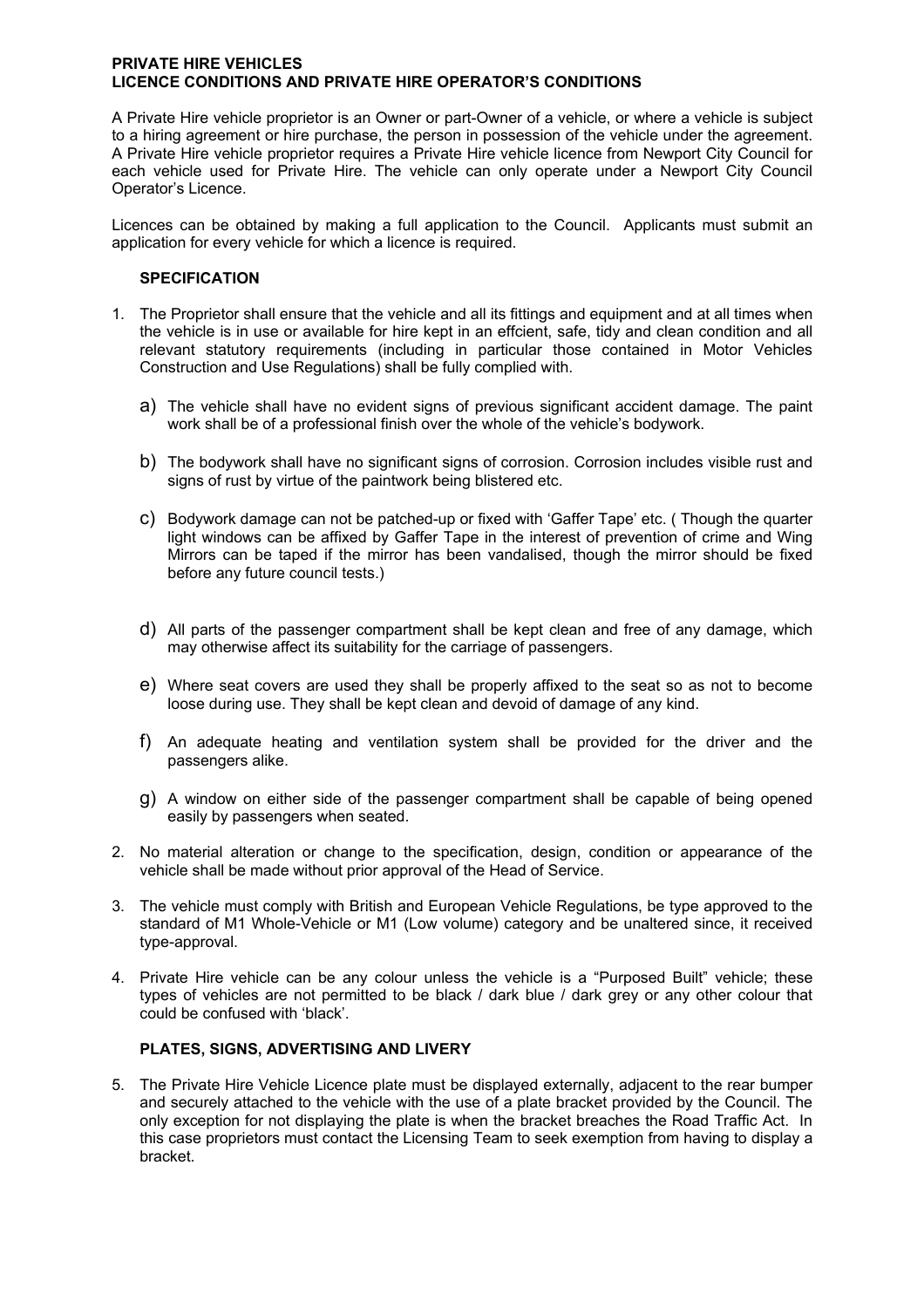- 6. The licence disc must be displayed at the top left hand corner of the inside front windscreen in such a way as not to obscure the driver's visibility ensuring that the licence details thereon are visible from both inside and outside the vehicle.
- 7. The vehicle must display authorised Council door stickers on the driver's and the front passenger doors. (The only exception is: Private Hire Vehicles that are used in connection with a weddings and a funeral are permitted to cover up the Council Door stickers with a magnetic cover and no other advertising is permitted on the vehicle including company logos)
- 8. No signs, notices, symbols or emblems shall be displayed in or on the vehicle without the approval of the Head of Public Protection and Environmental Services. However, a sign can be attached to the rear passengers' doors: this sign must be no larger than 80cm x 50cm and should only be used to highlight the operator for whom the vehicle is working.

#### **CHANGE OF CIRCUMSTANCES**

- 9. The Proprietor shall, within fourteen days, notify the Council, in writing, of any conviction or caution imposed on him/her during the period of this licence.
- 10. The Proprietor shall, within fourteen days, notify the Council, in writing, of all changes in circumstances affecting this licence, such as change of address or change of Private Hire Operator etc.
- 11. The Proprietor should inform the Licensing Authority within 4 working days and in writing of any accident or damage to the vehicle.

#### **RETURN OF PLATE**

12. The Private Hire Licence plate and disc supplied with the licence is the property of Newport City Council. The plate should be returned within 7 days after expiry. Failure to do so will result in loss of the plate deposit and could result in other action being taken.

#### **INSURANCE**

13. The Proprietor shall ensure that a copy of the Insurance Policy or Cover Note is carried in the vehicle at all times. The proprietor shall not use the vehicle, nor permit it to be used, as a Private Hire vehicle when there is not in force for the vehicle a Policy of Insurance, or such security as complies with the requirements of Part VI of the Road Traffic Act 1988, covering the use of the vehicle to carry passengers for hire or reward. The proprietor shall produce when requested the vehicle registration document, a valid MOT certificate and shall ensure that the vehicle displays a valid vehicle excise licence.

# **SEATING PLAN AND LUGGAGE COMPARTMENT**

- 14. Each passenger shall have direct access to a door without the need to remove or completely fold flat other seating. Where passengers do not have direct access to an adjacent door, vehicles that have seats that "tilt" forward by a single operation will be permitted by the Council. A clear sign within the vehicle should clearly indicate the location of the handle that operates the tilt forward seat.
- 15. The vehicle must be capable of carrying not fewer than four passengers and no more than eight.
- 16. The vehicle must have a boot or luggage compartment which provides sufficient space to carry a reasonable amount of luggage.
- 17. Each passenger seat shall be fitted with a seat belt. No seats may be side facing, other than a wheelchair that has been correctly secured in the vehicle and in accordance with vehicle manufacturer's guidelines.
- 18. The vehicle should not carry children in pushchairs; the pushchair should be folded up and stored. If the vehicle does not have the correct child restraint then the child should be placed on the rear seat only, children under 3 years old may travel unrestrained. Children aged 3 years old or over must use an adult seat belt as in accordance with Road Traffic Act. (Further details can be found on

[http://www.dft.gov.uk/think/focusareas/children/childincar?page=Advice&whoareyou\\_id](http://www.dft.gov.uk/think/focusareas/children/childincar?page=Advice&whoareyou_id)= )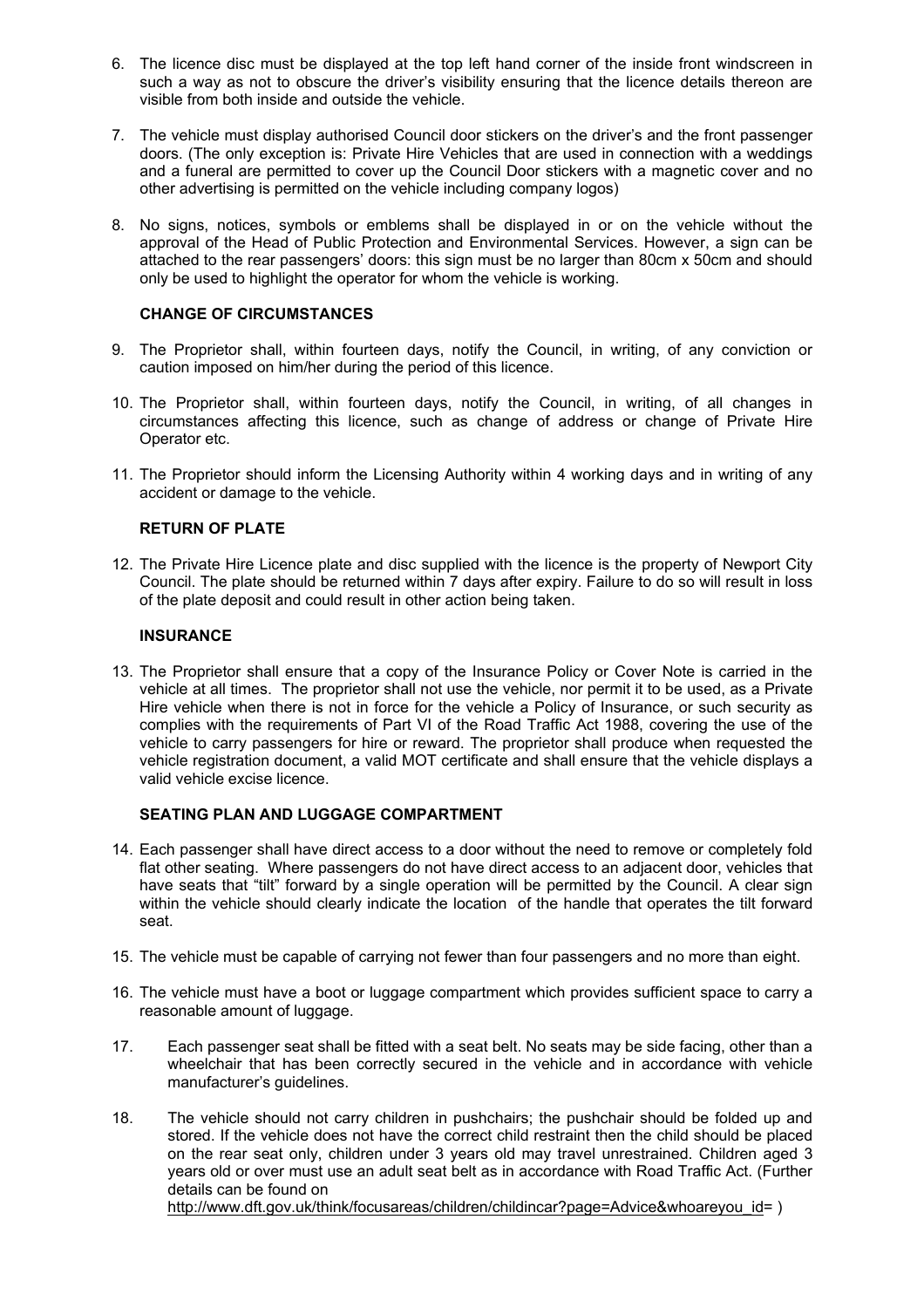#### **ALTERATION OF VEHICLE**

19. No alteration to the manufacturer's specification for the vehicle including a change of or additional fuel type shall be carried out except with the prior written approval of the Council.

## **TINTED WINDOWS**

20. The front windscreen and front windows must have a visible light transmission (VLT) of not less than 75% and all other windows must not be tinted to the extent that the passengers cannot be seen from the outside of the vehicle. Only vehicle manufacture tints are permitted on the vehicle.

# **VEHICLE TESTS**

- 21. If the vehicle is over three years old from date of manufacture or first licensing, whichever the earlier at the time of the licence being granted or renewed it will be required to undertake two plating tests per year falling at the granting of the licence and six months into the vehicles licence.
- 22. If a vehicle fails a Council Vehicle Plating Test or a MOT the vehicle should not be used as a Private Hire Vehicle until such time the vehicle passes the Council test or MOT.

# **VEHICLE EQUIPMENT**

- 23. The vehicle must carry the following equipment:
	- a. a spare wheel suitable for immediate use and which is properly maintained. If the spare wheel is of the temporary space-saver type, it may only be used to complete the particular journey or hiring the vehicle is engaged on when the wheel change is necessary. Vehicles that have certain technology may be exempt from this condition at the discretion of the Council.
	- b. a jack and tools for changing the wheels.
	- c. a torch.
	- d. a fire extinuisher (All extinguishers must be to British Standard or European Standard the BSI (British Standard Institute) Kite mark displayed or the European mark BSEN3 (British and European Standard) and should be marked with a date of manufacture. All extinguishers must either recharge or replaced after five years, (most of the extinguishers carried are not rechargeable). All extinguishers should have a seal fitted proving that the extinguisher has not been used. If a pressure gauge is fitted it must indicate that the extinguisher is fully charged and the needle must indicate this on the gauge. All extinguishers should be of a minimum weight of 1lb. or 0.454 kgs.)
	- e. any auxiliary equipment that is fitted to a vehicle shall not impede the driver in any way, or hinder his/her view, or impede, or cause hazard to passengers or other road users.
	- f. re: purpose built wheel chain accessible to Private Hire Vehicles

## **AUDIO, VIDEO OR SURVEILLANCE SYSTEMS**

24. No audio, video or recording systems which were not installed when the vehicle was manufactured shall be installed or operated in the vehicle without the prior written permission of the Council. CCTV if installed in the vehicle must be on at all times when a passangers are in the vehicle.

## **NO SMOKING IN VEHICLES**

25. No smoking is permitted in the vehicle by either the driver or passengers. The vehicle should comply with the "smoke free" regulations as stated in the Health Act 2006.